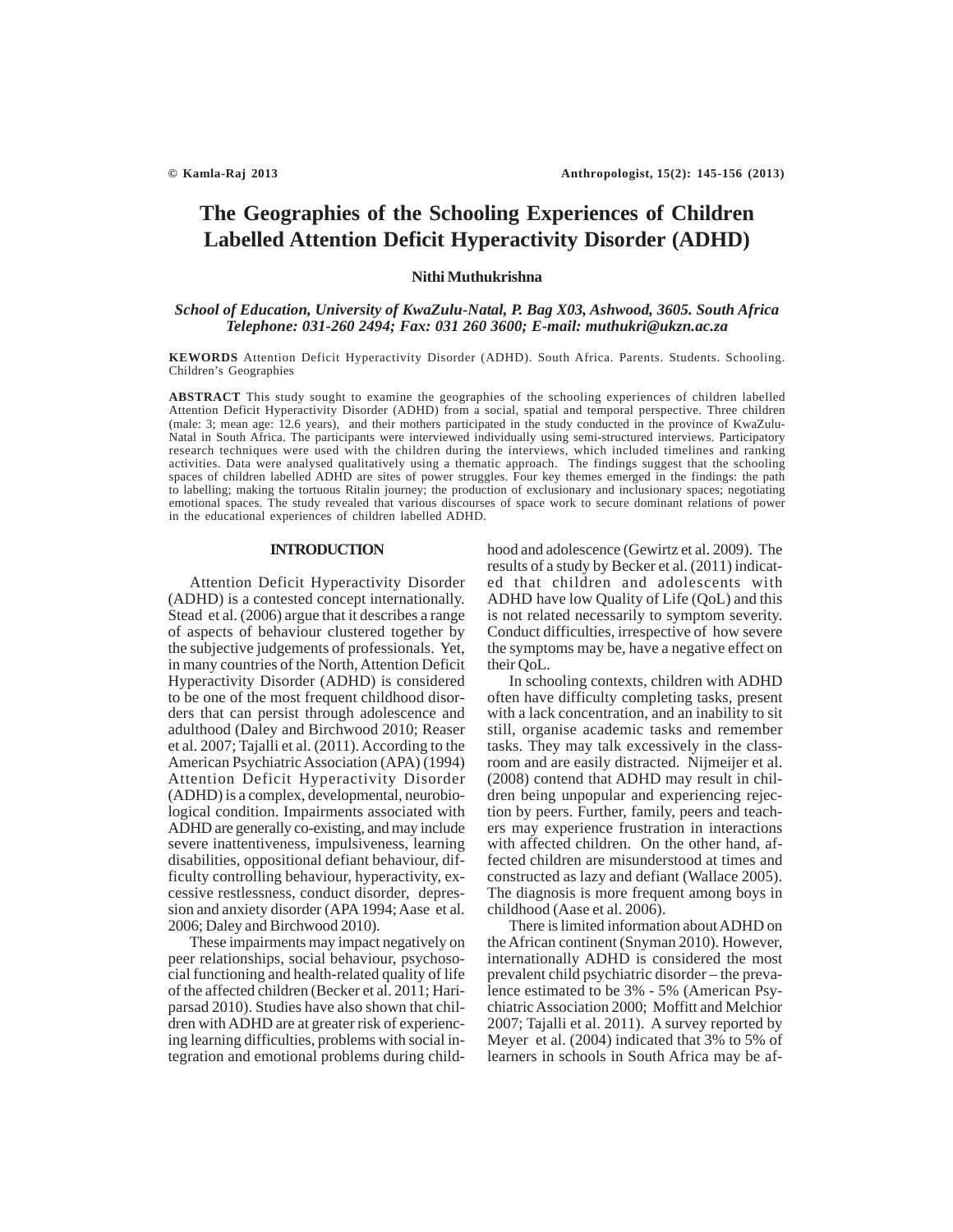fected by ADHD, the majority of which are boys. The Hyperactivity/Attention Deficit Support Group of South Africa (ADHASA) (no date) indicates that statistics show 8%-10% of all South African children may have characteristics associated with ADHD. Louw (2009) places this statistic at 4% -5%. However, there are no official statistics available on the prevalence in South Africa.

Internationally, pharmacological interventions in the form of stimulant medication are widely used with behavioural treatments in ADHD, and studies have shown that these are effective in the management of ADHD and in improving academic performance (Chronis et al. 2006; Montoya et al. 2011; Venter 2006). Research to date has not shown convincing advantages of one stimulant medication over others (Montoya et al. 2011). The most frequently prescribed medication for ADHD is methylphenidate. However, negative side-effects such as insomnia, irritability, headache, mild cardiac palpitations and decreased appetite have been documented (Doggett 2004). Chronis et al. (2006) explain that most studies on ADHD and its treatment have been short-term, and that there are limited studies on long-term outcomes. In the main, researchers internationally have argued that a comprehensive treatment programme for ADHD should include psychological, educational and social measures and not medication alone (Chronis et al. 2006; Zwi et al. 2009; Neaves 2009).

Internationally and in South Africa, the topic of ADHD has become the focus of much debate and criticism among academics and researchers who argue that children are being labelled much too quickly, without proper testing and that there is inadequate consideration of contextual factors in the diagnosis process (McLeod et al. 2007; Stead et al. 2006; Tom 2010). There have been suggestions that ADHD is overdiagnosed in certain schooling contexts and this trend may be class based. In South Africa there have been concerns that the stimulant medication Ritalin may be over-prescribed to children labelled ADHD in private and certain public schools that serve more advantaged and affluent communities (Staff 2011, 2012).

There is considerable literature on the topic of ADHD in children and youth internationally. Studies in the social sciences have focussed on issues such as factors associated with ADHD, the effects of medication, the nature of associated impairments, stress and coping strategies of parents, and the schooling experiences of children labelled ADHD (for example, Gau 2007; Neaves 2009; Tajalli et al. 2011). In South Africa, there have been a limited number of studies on the issue of ADHD in the context of schooling. These studies have focussed mainly on experiences and challenges of teachers and parents of children labelled ADHD (for example, Hariparsad 2010; Kleynhans 2005; Neaves 2009; Tom 2010). Contributing to this emerging body of literature, the study presented in this article investigated how the lives of ADHD students in schooling contexts and their mothers are given spatial expression within school landscapes. This study engages in a situated, micro-analysis of the schooling lives of the children through the voices of three mothers and their children.

Drawing from debates in the field of children's geographies, one can argue that schooling spaces are central to the construction of the ADHD child, and ADHD is central to the unfolding of spatialities (Delaney 2002; Peake and Kobayashi 2002). The study utilized a geographic focus to unpack the visual, spatial and ideological dimensions of schooling as it is experienced in the everyday lives of children with ADHD, and by their mothers who struggle to access quality education for their children. The research questions were: What are the experiential aspects of the geographies of schooling for ADHD children? What processes maintain or challenge the spatial conditions for the construction of ADHD?

## **Conceptual Framework**

The notion of children's geographies served as the conceptual framework for the study.

The past decade has seen a proliferation of research in the field of children's geographies and the geographies of youth, for example, children's views of their neighbourhoods (Cahill 2000; Tucker and Matthews 2001; Percy-Smith 2002; Matthews 2003); urban conditions (Morrow2008); school spaces (Van Ingen and Halas 2006). There has also been research on the everyday spaces and life experiences of often marginalised voices and experiences of children and young people, for example, children with disabilities; immigrant children; street children (Hall 2004; Holt 2004b; Ryan 2005). Katz (2004) and Punch (2001) explored the politics of children living in more developing countries. Many geogra-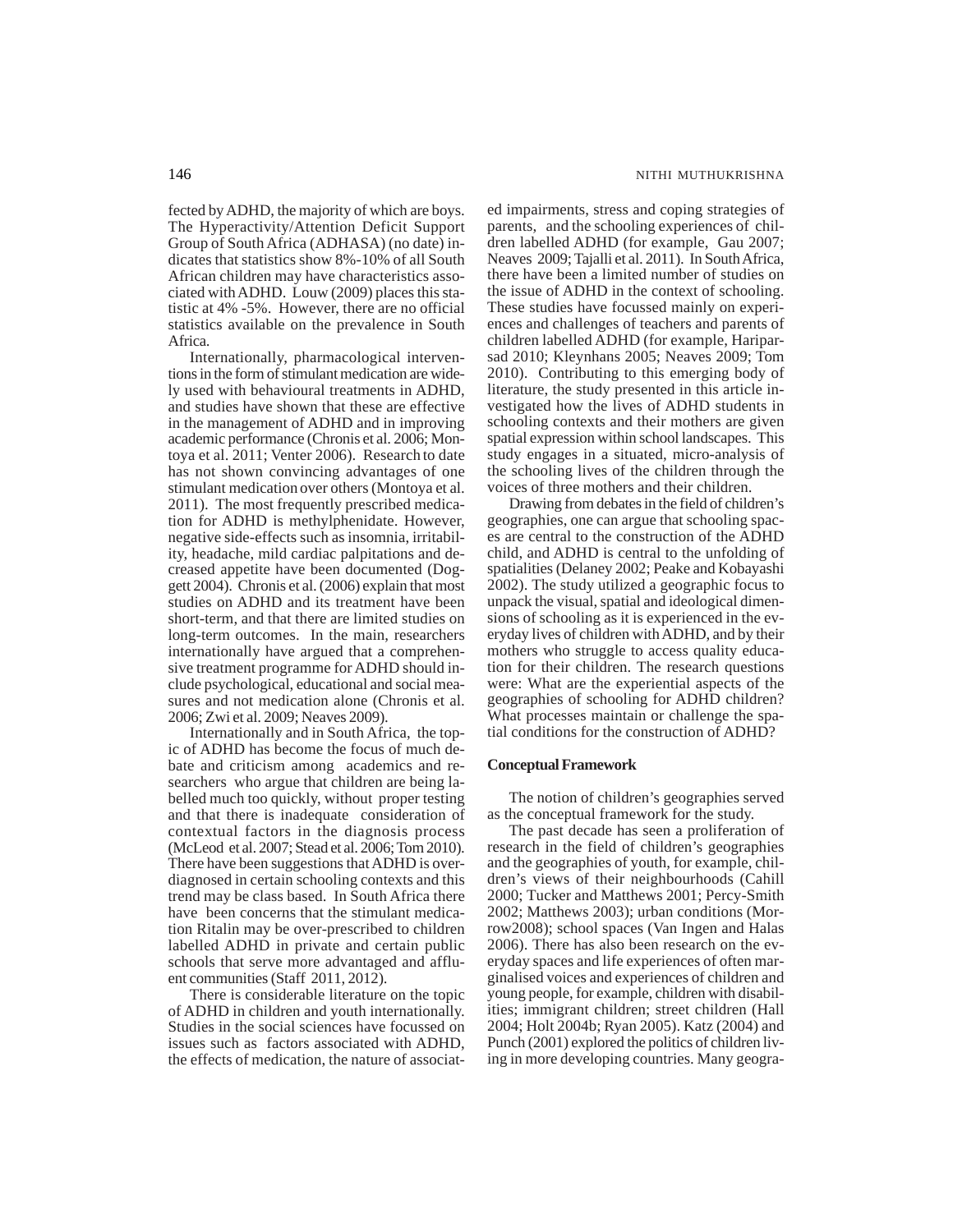# NARRATIVES OF CHILDREN LABELLED ADHD 147

phers have explored new and innovative ways of researching with children and young people (see for example, Morrow 2008; Skelton 2008).

Children's geographies is an area of study in human geography that studies the places and spaces of children's lives experientially, politically and ethically. Space is important, particularly in children's daily lives (Holloway and Valentine 2000). The contention in the field is that children's lives will be experienced in diverse ways in differing times and places and in differing circumstances. An important understanding is that research in the field needs to acknowledge the multiple perspectives and the 'multiplicity' of children's geographies.

The notion of children's space is a key concept in the field of children's geography (Wyness 2003). It incorporates 'the social', which includes children's relationships with each other and with adults (Van Blerk 2005). 'Space' also refers to the domain of children's rights and practices that privilege the perspectives of children. In exploring children's spaces one is inherently concerned with power relations surrounding the category 'children' (Weller 2006). Van Ingen and Halas (2006) explain that research shows that certain societal spaces within children's geography are normatively skewed towards adult power and authority. For example, Van Ingen and Halas (2006) assert that schools are power laden spatialities of everyday life of children. When one visits a school one often questions: Whose school is this? Whose language is important? Whose social background is affirmed? Who is in and who is out? These questions reflect power laden issues.

The field of children's geographies is also associated with the paradigm shift from traditional conceptualisations of childhood to what is referred to as New Childhood Studies (Prout and James 1990; James et al. 1998; Prout 2000). The shift in New Childhood Studies is to viewing children as active social agents who shape the structures and processes around them particularly at the micro-level, and whose social relationships are worthy of study in their own right. Hegemonic representations construct children as 'less than' adult and as adults in-the-making rather than social beings in their own right (James et al. 1998; Prout 2000). This study took the perspective that the three child participants labelled ADHD can actively construct their own meanings around their schooling experiences.

## **RESEARCH METHODOLOGY AND DESIGN**

# **Participants**

Three children and their mothers were participants in this study. The three children were diagnosed and 'labelled' as having Attention Deficit Hyperactivity Disorder (ADHD).

The participants were selected through purposive and snowball sampling in that children who were on Ritalin at some stage in their lives were included in the study. The study context was a small suburb in the city of Durban. Since the children would be required to reflect on their schooling experiences, it was decided to limit the study to older children in late primary school and high school. Out of a group of seven children identified, only three mothers and their children agreed to participate in the study.

At the time of the study, Christo was 12 years old and in grade 6. He began his schooling at his neighbourhood primary school where he remained for three years. When diagnosed with ADHD his parents moved him to a Remedial School in the city about 20 km from his home in a suburb. After spending two and a half years at this school, he had to leave as it is a short-term placement facility. Children who leave either go back to a mainstream setting or to a special school. Christo was transferred to the Parkhaven Special School that caters for children from grade one to matriculation who were labelled 'learning disabled.'

Dashan was a 15 year old boy in grade 10 at high school approximately 5 km from his home. He began his schooling at a public school in his neighbourhood. In grade two, his parents transferred him to more resourced, semi-private school, the Hillfield Primary School, in a neighbouring suburb as they wanted to access a better quality of education for their son. Class size is generally smaller at this school. In grade four, Dashan's parents made the decision to place him back at an ordinary public school as he did not have positive experiences at the better resourced school. At the time of the study, he was at public high school close to his home.

Samuel was 11 years old, and in grade 5. He started school at a semi-private school in a suburb about 10 km from his home. His parents placed him at the school largely because it was a better resourced school. In grade 3, he was trans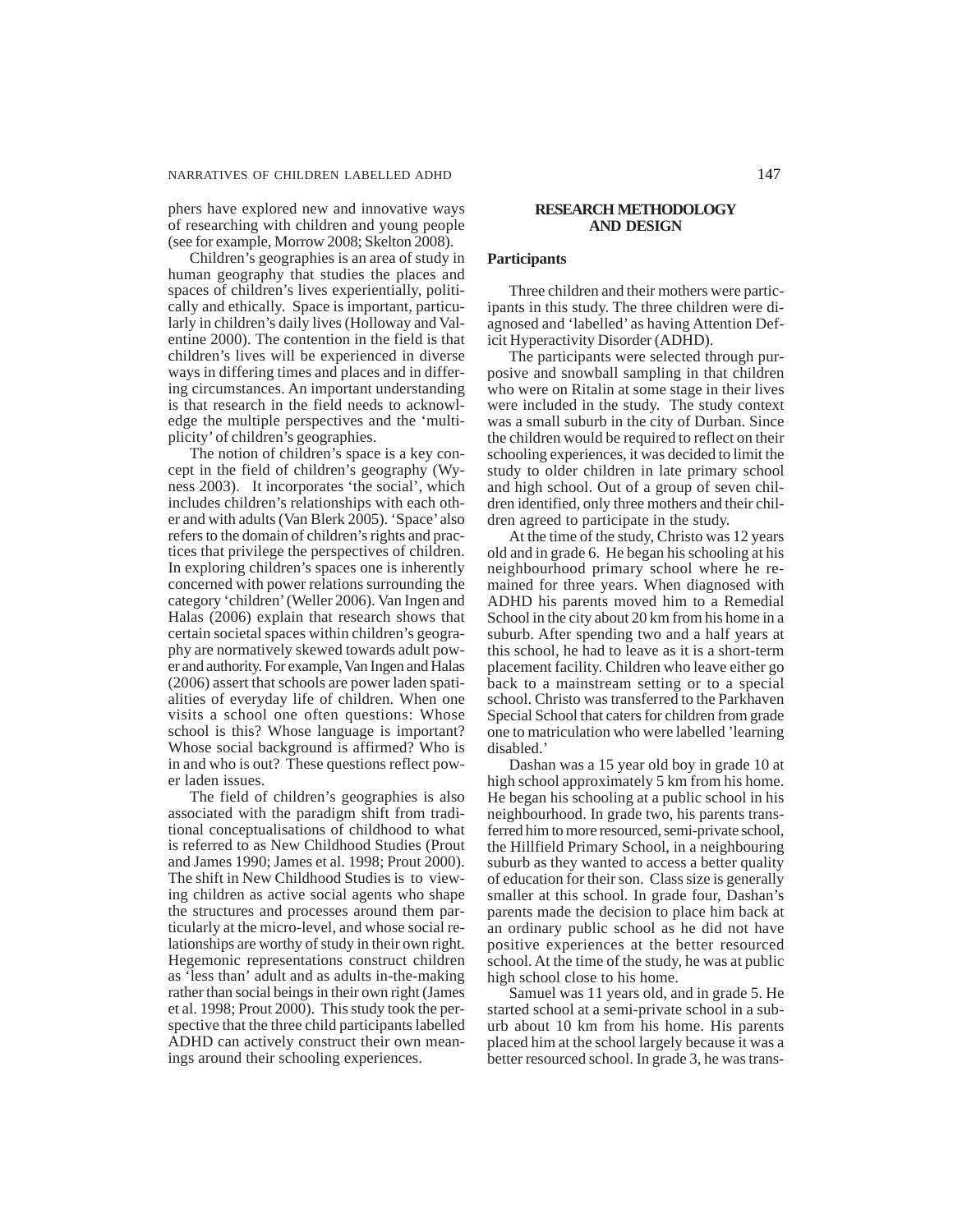ferred to a remedial unit in a mainstream school approximately 20 km from his home.

# **Data Generation**

The children were interviewed individually through semi-structured interviews. The research approach applied with the children recognised the importance of active involvement of the children in the research. This is in line with the methodological shift in New Childhood Studies from approaches which view children as 'objects' of concern to methods that view children as active constructors of meaning (Prout and James 1990; O'Kane 2000). Certain participatory research techniques were used with the children during the interviews, namely, time line, diamond ranking activities, and a pots and beans activity.

In the time line activity, the child discussed and recorded key events that had an impact on his life from his earliest memories of schooling. In the pots and beans activity, adapted from O'Kane (2000), the child gave his views about the things he liked most and least about school and schooling. The child had to label the pots indicating things most liked and least liked, for example, sport, maths; and decide how many beans each pot most and least deserved. This was followed by a discussion about why a particular pot had more beans than another. The diamond ranking activity also adapted from O'Kane (2000), aimed to explore what the child would change about school and schooling, and what he would not change. The researcher wrote the statements from the child on small rectangular cards. The child then had to place each card on a diamond shaped figure drawn on a board, with the item he would like changed the most at the apex of the diamond (for example, my teachers) and the least at the bottom (for example, my friends). The placement of the cards was then discussed with the researcher in order to obtain a glimpse of the meanings children construct about their schools and schooling experiences. .

Only the mothers of the three children were available for participation in the study. Semistructured interviews were used. The broad question asked was: What has been your experience of your child's schooling from the pre-school years? This question opened the discussion, and responses were then probed to obtain a more complete picture of the sitauted context in which mothers and their children were experiencing ADHD.

The interviews were tape recorded and later transcribed. The children and their mothers had no problems with the use of a tape recorder, and understood that the purpose was to obtain accurate accounts of their narratives.

## **Data Analysis**

Audio data was transcribed. The transcriptions and the data from the participatory activities were analysed using a thematic approach adapted from Miles and Huberman (1994) and Denzin and Lincoln (2008). Initial coding involved identifying broad topics (for example, assessment, medication, anger) and then these were analysed into categories of issues (for example, complexities of stimulant medication; exclusionary practices in schools; difficult emotions, experiencing teachers). The categories of data were further analysed to generate broad themes which were derived from literature and from the conceptual framework. The emergent themes were: The path to labelling; making the tortuous Ritalin journey; the production of exclusionary and inclusionary spaces; negotiating emotional spaces.

#### **Ethical Considerations**

Informed consent was obtained from the mothers and the child participants. The participants were assured that all information would be treated with utmost confidentiality. They were also informed that their participation was voluntary, and that they could withdraw from the study at any stage if they so desired. The anonymity of the participants and the schools was maintained. Pseudonyms are used in this article to protect the identity of the children and the schools.

#### **FINDINGS AND DISCUSSION**

The findings in this study reflect that the schooling spaces of children labelled ADHD are sites of power struggles. Four key themes emerged in the findings: the path to labelling; making the tortuous Ritalin journey; the production of exclusionary and inclusionary spaces; negotiating emotional spaces. An analysis of these themes suggests that various discourses of space work to secure dominant relations of power in the educational experiences of children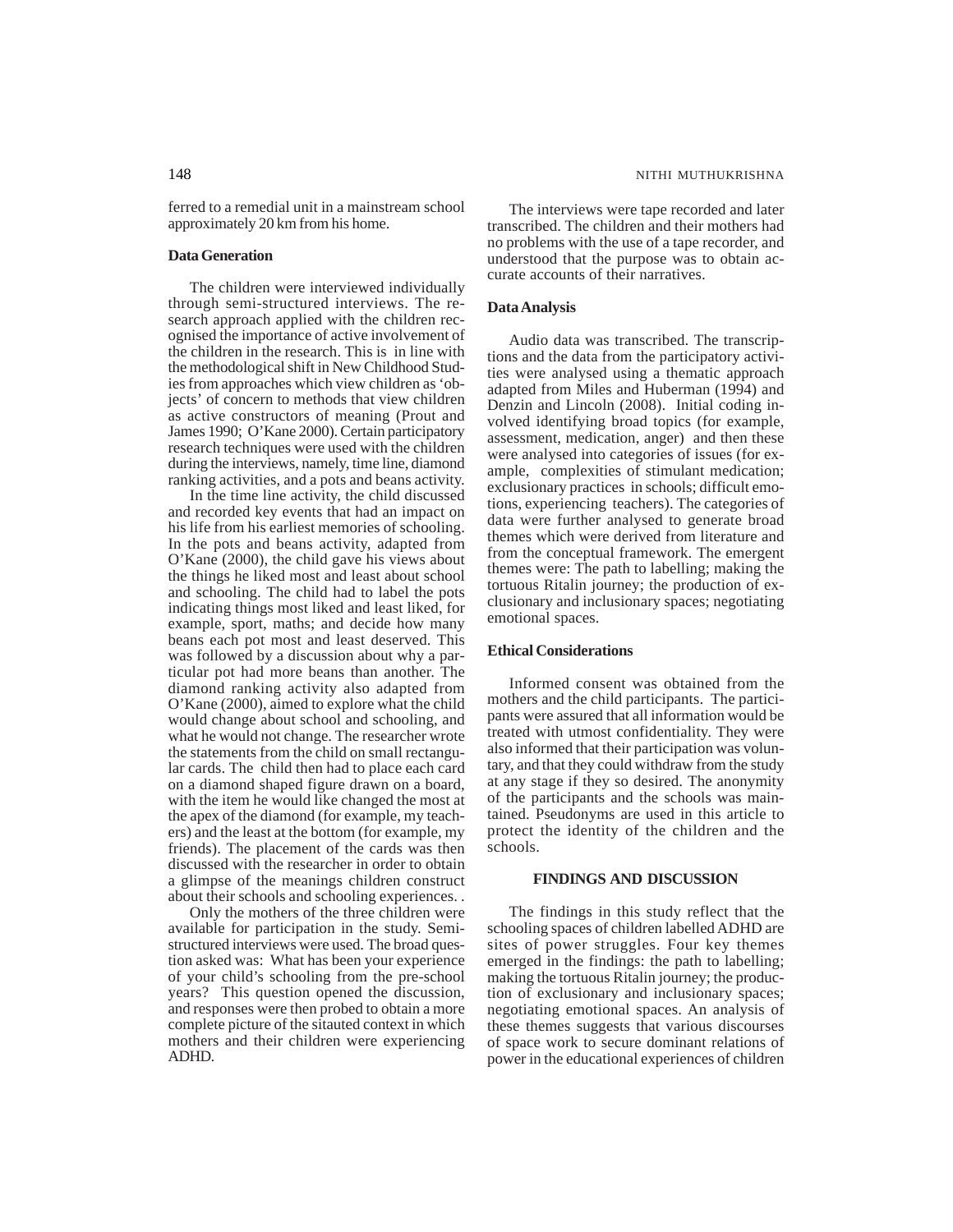labelled ADHD. The four key themes are discussed below.

# **The Path to Labelling**

Early in the children's schooling careers, parents and children travelled a difficult journey that culminated in the labelling of their children. Initial diagnosis came from teachers on the basis that the children did not fit with specific classroom norms. Dashan's mother only knew that the problem was serious two weeks after he was placed at the semi-private Hillfield Primary School in a grade 1 class. She explained,

*The teacher said, 'I think you should look into this', she said she suspects… she also said that he doesn't concentrate. This is the first time we heard this … that he does not concentrate. The teacher said that in every class you will get two or three children who have this problem. Unfortunately, Dashan has this problem. She said we will have to take him to a psychologist to have tests. She told me she suspects he has ADHD and that normally these children go on Ritalin.*

In the case of all three children, teachers made the initial diagnosis on the basis that there was a lack of fit between the child and classroom norms. Davis (2006) contended that this lack of fit may be exacerbated by the belief systems of adults (for example, teachers) involved in the diagnosis. A key issue is that the diagnosis process is complex as it requires teachers to *interpret* behaviours of children. There has been much debate about the ethics in the interpretation process (Jordan and Stanovich 2003; Holt 2004a). There have been cautions voiced by researchers in the field on the need for adults to be reflexive when interpreting children's behaviour (Holt 2004a). More important is the need for adults to consider how their own professional beliefs and ideologies may affect the interpretation process (Jordan and Stanovich 2003; Comber 2004). Davis et al. (2000) argue that employing such reflexive techniques is difficult for adults working with disabled children, and that they would need sustained support in this process. These researchers found that adults working with disabled people often fail to question their long held assumptions that are based on a medical/deficit perspective of disability.

It is evident that in the case of the children in this study intervention followed in the main a bio-centric/medical approach which emphasized the biological origin of the disabling condition. The process focused on a disorder, disease, physical or mental characteristics that were viewed as aberrant or abnormal. The view was clearly that these characteristics may be prevented or ameliorated through medical intervention, and the aim was to bring the individual's embodied experience in line with conventional standards of normalcy. Thus, ADHD was viewed as an abnormality of child development and functioning. Over the last two decades or so, disability activists and academics have challenged the individualised and medicalised presumptions of disability and its sub-categories including ADHD (Holt 2004b; Davis 2006). The responses of the mothers in this study show that diagnosis practices reflected deficit discourses. The powerlessness of the mothers in the face of professionals who were constructed as the 'experts' on ADHD was evident.

Christo's mother was informed when he was in grade 2 (age 7 years) that there was something wrong with her child. She explained,

*The class teacher asked me to take him to a paediatrician to put him on Ritalin. We had to have an EEG done. After extensive testing, they found from the EEG's that he had petitmal – he was epileptic. They put him on Epilum and because nobody at that stage knew that he was allergic to an ingredient in the medication… my child came out in terrible big hives. They took him off the Epilum and put him on Ritalin, and told me that he was ADHD.*

As in the present study, Evans et al. (2004) found that parents felt that they had no control over decision-making and that after diagnosis they were pushed into particular treatment options that they knew little about. Evans et al. (2009) warn that younger children may be overdiagnosed as they may behave immaturely when compared with their peers. This behaviour is sometimes misinterpreted as indicating the child has ADHD. Researchers in the field have argued for both biological and contextual factors to be considered in the diagnosis of ADHD (for example, Connolly 2010).

# **Making the Tortuous Ritalin Journey**

Stimulant medication has been a key form of therapy for ADHD. Internationally, the two common stimulants used in the treatment of children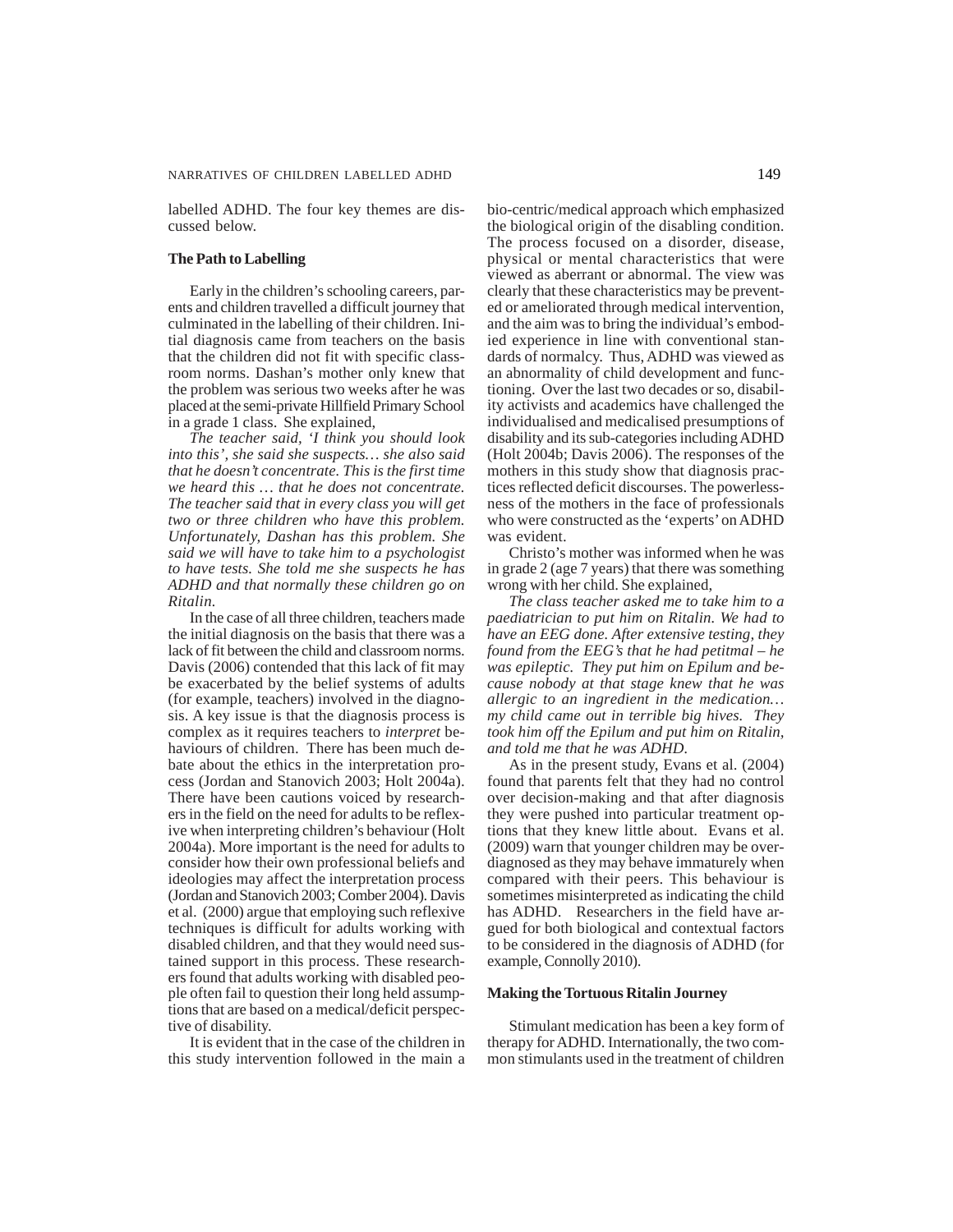labelled ADHD are: Methylphenidate (Ritalin) and Dexamphetamine. Based on a review of numerous studies, Smith, Jongeling, Hartman, Russell and Landau (2010) contend that the short term-benefits of stimulant medication in the management of Attention Deficit Hyperactivity Disorder (ADHD) symptoms are well described throughout the literature. The review of studies by Swanson et al. (2011) shows that many studies have recorded positive results in children placed on stimulant medication. In these studies parents and teachers have reported a reduction in behavioural symptoms such as inattention, impulsivity and hyperactivity. However, the longterm benefits and side-effects have been less well studied. These researchers argue for the need for more longitudinal research examining the relationship between the use of stimulant medication and long-term social, emotional, and academic outcomes for children labelled ADHD. Further, treatment studies to date have been criticized for a lack of methodological rigour (Cohen 2006; Smith et al. 2010). Hence causal relationships cannot be identified and the results of such studies cannot be used to guide social policy (Cohen 2006). Chronis et al. (2006) foreground the importance of behaviour therapy as a valuable component of treatment for ADHD.

The three children were placed on Ritalin at certain points in the schooling lives. The power and control of the 'experts' namely teachers, doctors, psychologists and other professionals emerges in the narratives of the participants. Parents are coerced and initiated into a medical culture which does not allow much space for them to challenge the kinds of interventions used on their children. However, it has to be stated that there is a danger that such a perspective may underplay the tension between control by professionals, on the one hand, and complicity on the part of parents, on the other. It is likely that the complicity of parents is determined by their wish to see their children behave in ways that fit social norms and the normative standards of achievement.

Further, many studies have found parents of children with ADHD to be difficult in consultations and resistant to treatment options. In Malacrida's (2001) study, mothers who were resistant to treatment options, such as refusing to medicate their child, claimed that they were accused of being negligent and in denial of their child's disability. Jackson and Peters (2008) explain that parents can be subject to criticism whether they choose to medicate their child or not. Neaves (2009) points out there may be a degree of stigma associated with treating children with "drugs". Parents' ambivalence towards medication may also stem from their concerns about the adverse side-effects of medication (Venter 2006). Christo's mother explained their experience of Ritalin,

*Ritalin does not seem to be an effective treatment for Christo. He gets very tearful and angry… he has bursts of anger. He does not eat, no appetite whatsoever. Since the 4th of Dec to today 21 Jan. – he has not touched his Asthma pump once. I think the reason is he has not been on Ritalin for the whole holiday. He has been such a happy child – with a good appetite. Now that he is back on Ritalin and that school has started, the problems begin again. He was angry and tearful the first day when he got home. He had these headaches again.*

Two of the children stated that they '*hated*' Ritalin. In one of the participatory exercises, they indicated that their medication is what they would change most about their lives. They felt that their parents were powerless in decisions about their medication. When Christo was asked whether he had discussed his feelings about his medication with his parents, he responded,

*Yes, my mum is trying to get me to get me off it but the school thinks it's the best thing in the world. Every single… almost everyone takes Ritalin… even though they don't need it and hate it. Everybody hates it, not a single person likes it. It gives them headaches, you are not hungry, so you can't eat. Makes me grumpy. When I get home all I want to do is sit down. Then my father says go and change and that makes me angry. Some days, my teacher forgets to give it to me… so I don't take it…. and I won't remind her about it because I hate it … I actually concentrate better.*

The study by Becker (2011) suggests that ADHD medication use may show a trend towards improved Quality of Life (QoL) but the complexity is that not all impairments associated with ADHD affect QoL in the same way. In the case of Christo, Ritalin seemed to compromise his quality of life.

Christo's response above points to two crucial issues. Firstly, that the ADHD child is acted upon and determined by adults in their lives. Secondly, from a medical perspective children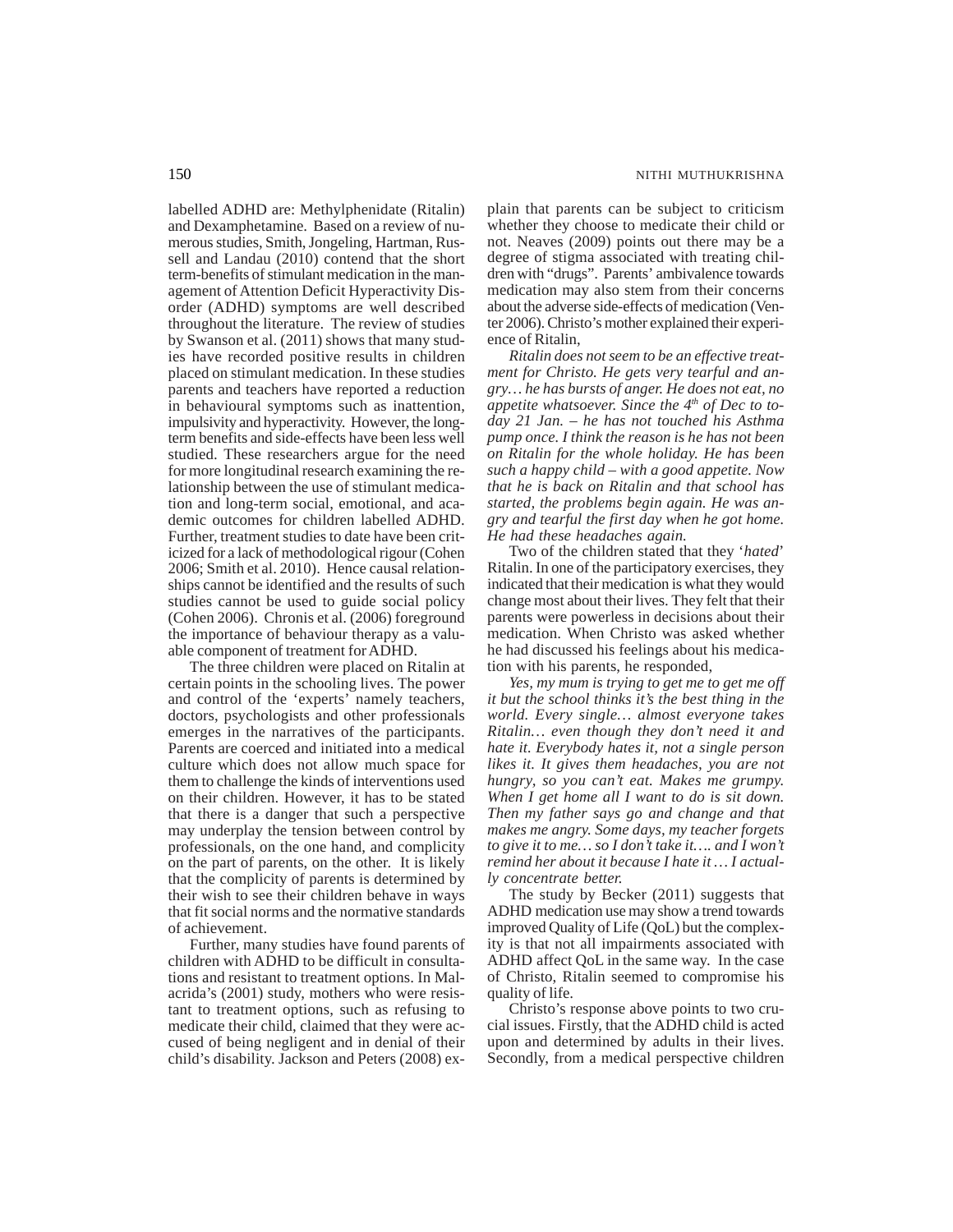are seen as non-rational, not competent to have opinions about their lives, and need to be protected by adults who will make choices on their behalf. McNamee (2000) and Smith and Barker (2000) argue that issues of power and control are central to an analysis of childhood space. Christo's responses suggest that he has agency and that has the knowledge and ability to act, negotiate, take subject positions, resist and collaborate on decisions taken regarding his life. Yet his voice is not heard by professionals who interact with him.

This study suggests the need for a shift in practices and beliefs of adults working with ADHD children. Davis (2006) argues that the analysis has to go beyond the polar nature of debates to explain the complex interplay of different influences on children's lives, for example, their own agency, parents' agency, teacher beliefs, social forces within schools, the professional forces acting upon schools, and the medical/social/rights perspectives.

In contrast to the case of Christo, Dashan's mother has a very high regard for teacher attitudes and beliefs at Endeavour Primary School, an ordinary public school with limited resources and low school fees. She recounts what she was told by Dashan's teacher regarding the use of stimulant medication when she went to the school to enrol her child for the first time,

*I told his teacher everything. His teacher said, 'please don't put him on that medication. None of our children are taking that tablet. Don't put him on any medication.... we are teachers we know how to deal with him.' She said that all children are active in different ways … we don't have a problem".*

*You know something, the teachers at that school never heard of Ritalin. He passed every year grade 4 to 7. We were pleased that without Ritalin his aggregate (grade) used to be around 55%-–58%*

# **The Production of Exclusionary and Inclusionary Spaces**

Holt (2004a) explains that schools are porous spaces, located in space and time and within various social relations that emanate from within and beyond the school space. The study showed that the three children were labelled as 'Other' through negative representations of difference and discriminatory notions of normality and difference. The study exposed the normative underpinnings of education at the schools. The norm against which ADHD children are contrasted is the "normally developing child". Children who behave and achieve below this norm are constructed in negative ways. Holt (2004b) explains that the normally developing "model" of childhood locates the problem within the individual and underplays the role of wider sociospatial spaces.

In this study, the schooling experiences of the children depended largely on context, that is, the ethos and values upheld by particular school settings. Schools (irrespective of whether they were mainstream or special schools) which reflected an ethos and culture of valuing diversity, including and supporting parents, commitment to quality education for *all* learners, and affirming *all* learners were supportive spaces for the three children. It was evident from the narratives that in certain schools children experienced tremendous exclusionary pressures such as stigmatisation, negative attitudes, inappropriate teaching methodologies, lack of commitment to quality education for all, failure to respond to diversity in the learner population and the lack of parental recognition and support.

Christo's mother explains how she felt excluded at the neighbourhood primary school which her son attended, and the negative experiences her son had in his early years of schooling,

*It so happened, I was unaware that for the first six months of my child's first year that Christo never really attended school. He would go to school, he would be received and he would be sent out. Until one of the other little children from his class came to me, and said to me that Christo has been very naughty. He is not allowed in our class, he was kicked out long time ago. When Christo came home, I questioned him and he would button up. It took me a year, he was very frightened he was threatened, to find out what was going on. At the age of six … a whole day's worth of work, Maths, English whatever it was … he would do in the principal's office. The principal or nobody would not check if the child understood the work. Then at the end of the day, the principal would put a line through the work and draw sad faces with tears. This neglect of my child carried on for two and half years.*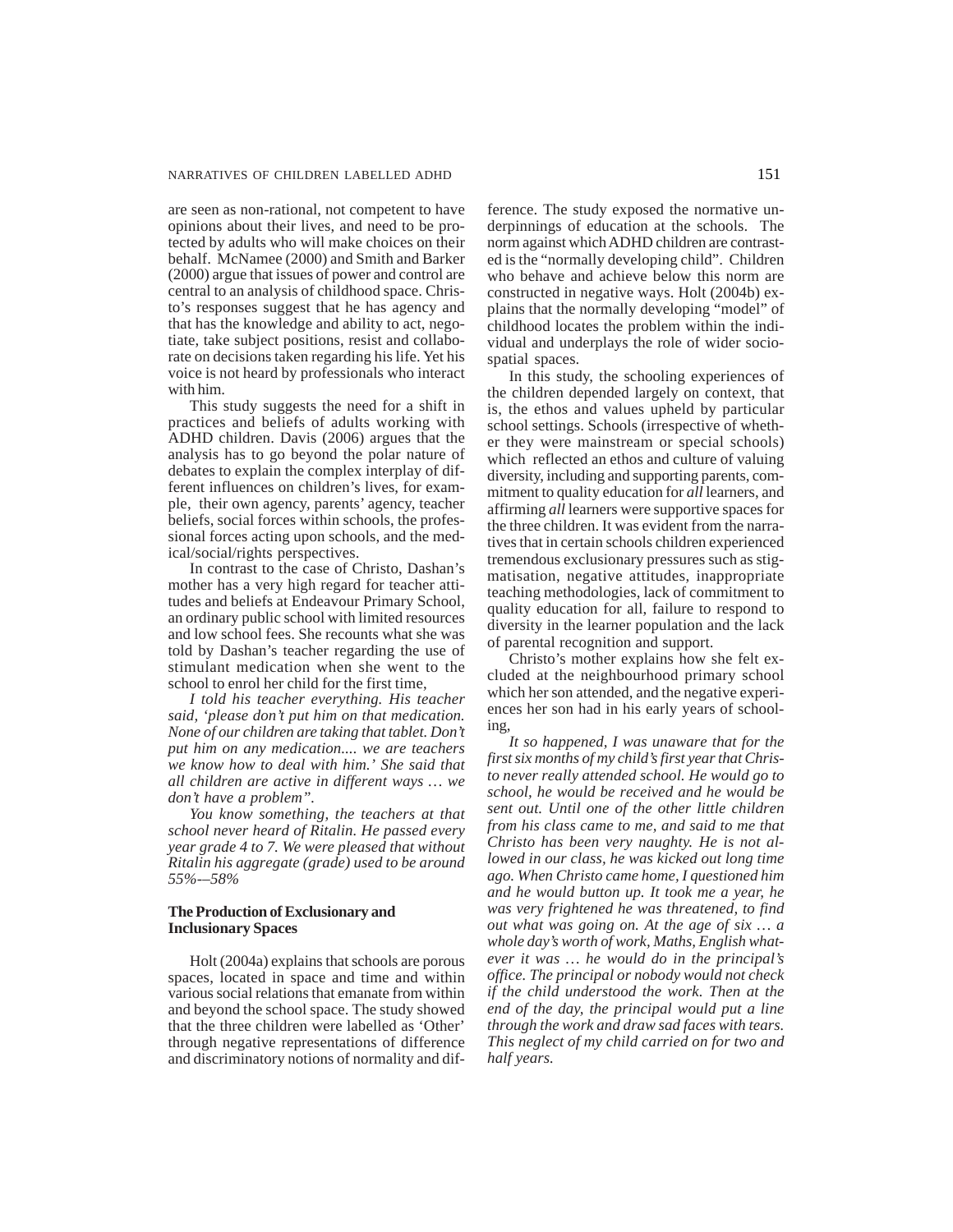The vignette below is in response to a diamond ranking exercise completed by Christo, I: Which subject do you like best?

- *C: I do not like any of them it's a dumb school I want to get out of the school – but my mother thinks it's the most wonderful school.*
- *I:* What are hard about your subjects?
- C: *They not hard … in fact, they just boring. My teacher treats us like we are babies. I mean she's like - thinks we are so young -* she *has to explain things word for word even if it's the most simple thing. She does not leave you to do your work - she keeps on explaining the whole way through… she does not give you peace of mind. She explains the same thing over and over again. We have her for all the subjects……. Yuk! But she says the same thing 20 times – so many times that you just get irritated and you don't want to hear it - like we are dumb.*
- I: What makes learning easy?
- *C: The work is on the easy side… but the way the teachers make it… they make it boring. THEY (child's emphasis) make it boring… the work is boring and easy.*

On the other hand, Samuel was finding learning at the remedial unit an affirming experience. He believed this was so because there were just 13 children in the class and the teacher was able to provide more individual attention. He did not find the transition to the remedial unit in the new school difficult because one of his friends was also placed there.

*At the primary school, I found mostly spelling hard – the hard parts of words. Now my spelling is easier – the teacher teaches us and helps us with the hard parts… she just helps us a lot to understand it better. We have 13 children in our class, and the teacher can pay more attention. All the children in my class are my friends – all of us are boys. I am happy here and there is nothing I feel I want to change. The books are good – they have adequate books. The teachers are nice and kind. They help us if we have difficulty with our work. My teacher handed out a special effort badge to us – I wear it.*

In grade 10, Dashan moved to a high school close to his neighbourhood. There were no problems with transition to high school. He was very motivated to do well despite the fact that the high school environment may be experienced as very complex for many children with ADHD (Holmberg 2011). At the end of 2004, Dashan passed grade 9 with an aggregate of 60%. His mother explained that "he se*ems to be better in the learning subjects as he obtains As and Bs in History and Geography (HSS), and Life Orientation".* His parents sent him for private tuition twice a week in Maths, English and Physics. Dashan indicated that he would like to become an engineer and had chosen his subjects accordingly. The mother explained that the high school was an ordinary public school. She found it a very caring school and Dashan was extremely happy at the school.

The above excerpts reveal how the nature of learning spaces is crucial in shaping opportunities and realities for the children labelled ADHD.

## **Negotiating Emotional Spaces**

The study highlighted the emotional dynamics embedded in the social construction of the children and the schooling experiences of the three children and their mothers. Emotional geographies include the positive, warm emotions of trust, respect, care, love and support as well as negative emotions of vulnerability, fear, helplessness, anger, shame and frustration (Hargreaves 2001). A critical issue in the findings was the linkages between constructions of ADHD and the emotional spaces of the children and their mothers. Researchers have highlighted the ways in which emotions are intricately bound up with identity, social relations and social spaces (Davidson and Milligan 2004; Evans 2011; Hargreaves 2001). According to Hargreaves (2001: 1061), emotional geographies consist of:

*the spatial and experiential patterns of closeness and/or distance in human interactions and relationships that help create, configure and colour the feelings and emotions we experience about ourselves, our world and each other.*

In the study, it was evident that the children and their mothers had to negotiate a range of emotionally charged spaces that impact quality of life and wellbeing. Davidson et al. (2005) contend that emotions are situated and co-constituted in our social lives and play out around and within certain spaces. The mothers and their chil-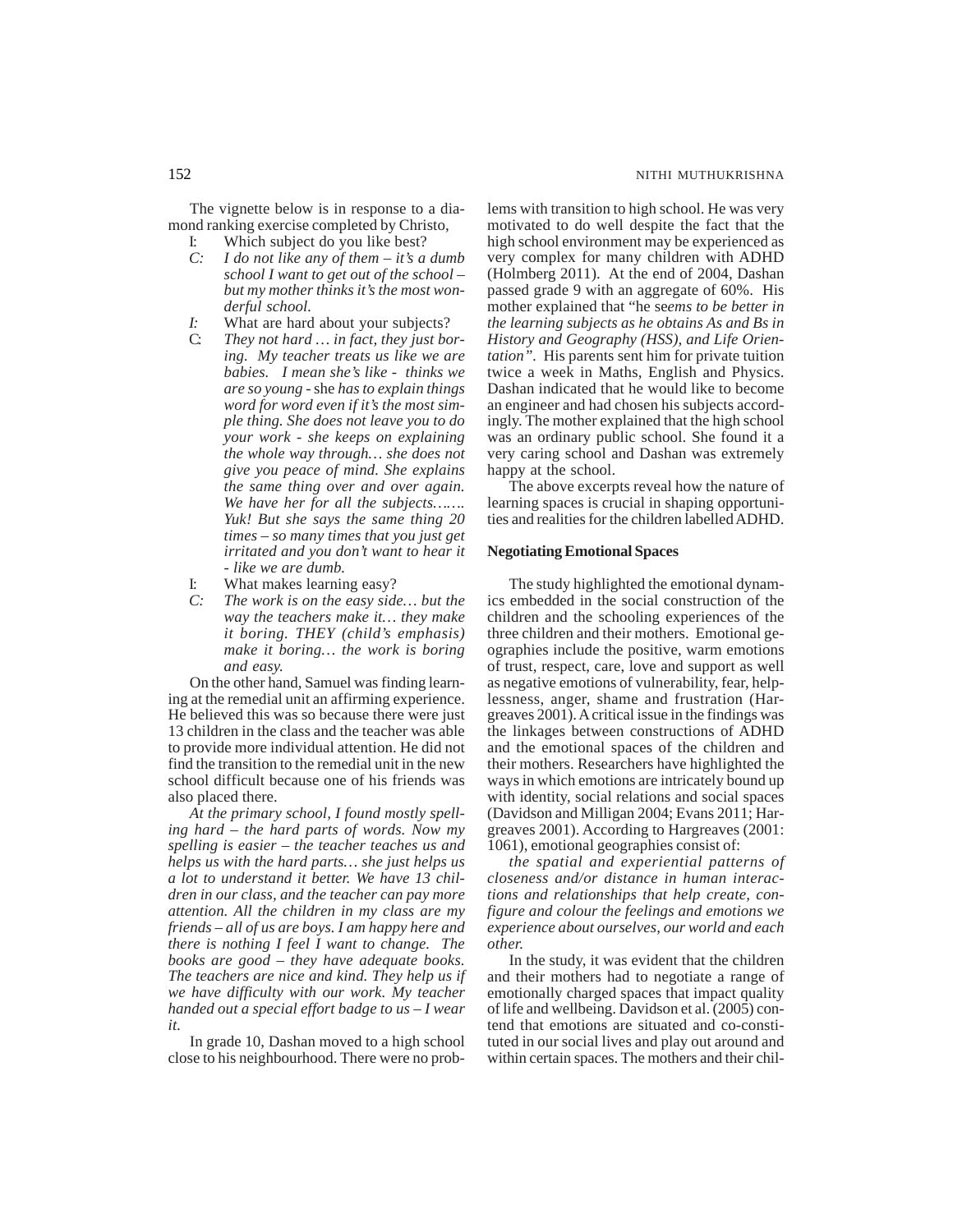dren negotiated multifaceted and often perplexing emotions which included feelings of exclusion, struggle, pain, oppression, desperation, vulnerability and helplessness in the face of stigmatizing/disabling attitudes and actions of professionals. According to his mother, Dashan hated the Hillfield School. She explained,

*He hated the school, he hated the teachers, he hated the school… all the years he was there, he never had managed to make one friend . He never had friends. Every single day he used to cry. My husband used to say don't worry he is just testing your patience ..,. because he wants us to say that he can stay at home and not go to school. But it was very hard on me … I was the one who dropped him off at school. I often went back home and cried.*

Drawing on empirical studies, Tajalli et al. (2011) argue that parents of children who experience high levels of stress in the parenting process may not be able to implement strategies to assist their children. Theule (2010) agrees with Tajalli et al. (2011), and contends that this is especially relevant for children with a clinical diagnosis such as Attention Deficit/ Hyperactivity Disorder (ADHD). Kelchtermans (2005) explains that emotions are fluid states of being that can be influenced by the way people perceive their present situation as it interacts with their identity, beliefs, values, hopes, fears and their sense of competence or incompetence. Vulnerability can develop from such negative experiences and feelings. In the study by Neaves (2009), parents of the children with ADHD indicated that they felt less competent in dealing with their children's problems. Such feelings can increase a parent's level of stress and reduce coping skills. Gupta (2007) stresses the importance of social support for parents to help them deal with stress and improve their sense of competence.

#### **CONCLUSION**

The study presented in this article sought to explore the geographies of the schooling experiences of children labelled ADHD. The study revealed thatchildren's schooling experiences reflected multiple, intersecting power laden spaces. This study suggests that there is a critical need to reform educational institutions rather than engage solely in a medicalisation of children labelled ADHD. In other words, instead of a primary focus on diagnosing and treating the

children labelled ADHD, there needs to be a shift to examining their behaviours as symptoms of a wider dysfunction in schooling spaces they have to negotiate. However, further research is required to explore issues raised in this paper with a larger sample of children labelled ADHD and in a range of schooling contexts.

The findings reported in this study are limited by the small number of participants. In view of the extreme difficulties facing mothers and children labelled ADHD, it is clear that more research is required with this focus as it has the potential to inform education policy and school based interventions for children with ADHD.

#### **REFERENCES**

- Aase H, Meyer A, Sagvolden T 2006. Moment-to-moment Dynamics of ADHD Behaviour in South African Children. From <http://www.behavioraland brainfunctions.com/content/2/1/11> (Retrieved July 12, 2010).
- American Psychiatric Association (APA) 1994. *Diagnostic and Statistical Manual of Mental Disorders (DSM-IV)*. 4<sup>th</sup> Edition. Washington, DC: American Psychiatric Association.
- American Psychiatric Association (APA) 2000.*Diagnostic and Statistical Manual of Mental Disor*ders. 4<sup>th</sup> Edition. Washington, DC: American Psychiatric Association.
- Attention Deficit and Hyperactivity Disorder Support Group of South Africa (ADHASA) (no date). What is ADD/ADHD and How Does it Affect Children? From <http://www.adhasa.co.za/Articles/General/ tabid/75/language/en-US/Default.aspx> (Retrieved January 14, 2012).
- Becker A, Roessner V, Breuer D, Doofrer M, Rothenberger A 2011. Relationship between quality of life and psychopathological profile: Data from an observational study in children with ADHD. *European Child and Adolescent Psychiatry,* 20: 267-  $275$
- Cahill C 2000. Street literacy: Urban teenagers' strategies for negotiating their neighbourhood. *Journal of Youth Studies*, 3(3): 251–277.
- Chronis AM, Jones HA, Raggi VL 2006. Evidence-based psychosocial treatments for children and adolescents with attention-deficit/hyperactivity disorder. *Clinical Psychology Review,* 26: 486–502.
- Cohen D 2006. Critiques of the "ADHD' enterprise. In: G Lloyd, S Stead, D Cohen (Eds.): *Critical New Perspectives on ADHD*. London and New York: Routledge, pp. 12-33.
- Comber B 2004. *Literacy Curriculum for at Risk Learners: Discursive Practices and Material Effects*. Manuscript, Unpublished. University of South Australia, Magill: Centre for Studies in Literacy, Policy and Learning Cultures.
- Connolly A 2010. Psychosocial factors associated with parent and teacher reports of aggression in children and adolescents with attention deficit hyper-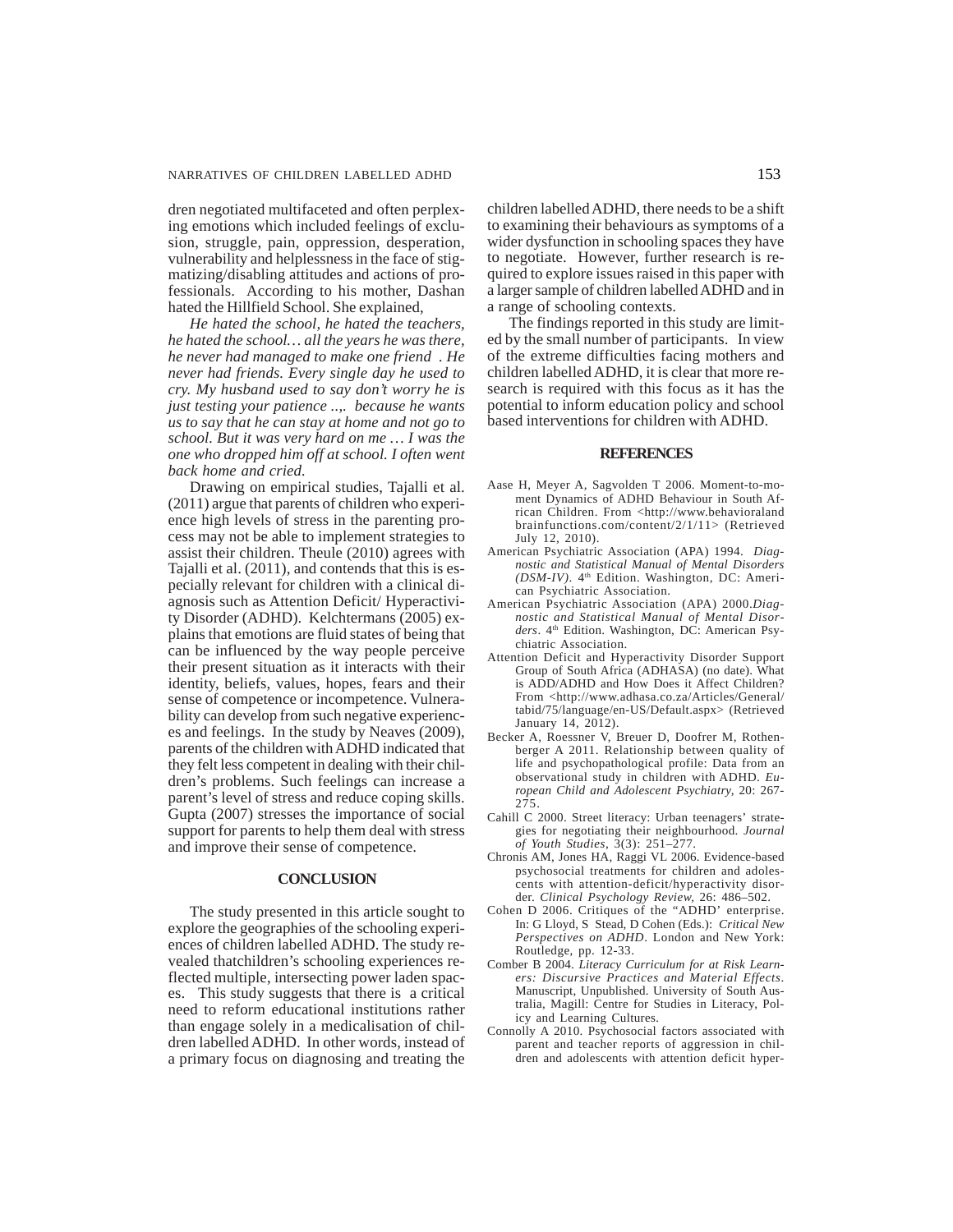activity disorder. *Australian and New Zealand Journal of Psychiatry,* 44(7): 667-675.

- Daley D, Birchwood J 2010. ADHD and academic performance: Why does ADHD impact on academic performance and what can be done to support ADHD children in the classroom? *Child: Care, Health and Development,* 36(4): 455-464.
- Davis J 2006. Disability, childhood studies and the construction of medical discourses. Questioning attention deficit hyperactivity disorder: A theoretical perspective. In: G Lloyd, S Stead, D Cohen (Eds.): *Critical New Perspectives on ADHD*. London and New York: Routledge, pp. 45-65.
- Davis J, Watson N, Cunningham-Burley S 2000. Learning the lives of disabled children: Developing a reflexive approach. In: O Christensen, A James (Eds.): *Research with Children: Perspectives and Practices.* London: Routledge, pp. 201-224.
- Davidson J, Milligan C 2004. Embodying emotion sensing space: Introducing emotional geographies. *Social and Cultural Geography*, 5(4): 521-532.
- Davidson J, Smith M, Bondi L 2005. Introduction: Geographies 'emotional turn'. In: J Davidson, M Smith, L Bondi (Eds.): *Emotional Geographies*. Aldershot, Hampshire: Ashgate Publishing Company, pp. 1-18.
- Delaney D 2002. The space that race makes. *Professional Geographer,* 54(1): 6–14.
- Denzin N, Lincoln Y 2008. *Collecting and Interpret*ing Qualitative Materials. 3<sup>rd</sup> Edition. New York: SAGE.
- Doggett AM 2004. ADHD and drug therapy: Is it still a valid treatment? *Journal of Child Health Care,* 8: 69-81.
- Evans M 2011. Revisiting emotional geographies: Implications for family engagement and education policy in the United States. *Journal of Educational Change*, 1: 15.
- Evans WN, Morrill MS, Parente ST 2009. Measuring Inappropriate Medical Diagnosis and Treatment in Survey Data: The Case of ADHD among School-Age Children.From <http://www4.ncsu.edu/~msmorril/ EvansMorrill\_ADHD.pdf> (Retrieved January 5, 2009).
- Gau S 2007. Parental and family factors for attention deficit hyperactivity disorder in Taiwanese children. *Australian and New Zealand Journal of Psychiatry,* 41: 688-696.
- Gewirtz S, Stanton-Chapman, Reeve RE 2009. Can inhibition at preschool age predict attention-deficit/hyperactivity disorder symptoms and social difficulties in third grade? *Early Child Development and Care,* 179(3): 353-368.
- Gupta V 2007. Comparison of parenting stress in different developmental disabilities. *Journal of Developmental Physical Disabilities,* 19: 417-425.
- Hall E 2004 Social geographies of learning disabilities: Narratives of exclusion and inclusion. *Area*, 36(3): 298–306.
- Hargreaves A 2001. Emotional geographies of teaching. *Teachers College Record,*103(6): 1056-1080.
- Hariparsad S 2010. *Challenges Facing Educators in the Inclusion of Attention Deficit Hyperactivity Disordered (ADHD) Learners in the Mainstream Classroom.* Masters in Education Dissertation,

Unpublished. Kwa-Dlangezwa: University of Zulu-Land.

- Holmberg K 2011. Adolescent Academic Outcome of Childhood Attention-Deficit/Hyperactivity Disorder – A Population-Based Study. Contemporary Trends in ADHD Research. From <http:// www.intechopen.com/source/pdfs/28233/InTech> (Retrieved December 14, 2011).
- Holloway S, Valentine G 2000. Children's geographies and the new social studies of childhood. In: S Holloway, G Valentine. (Eds.): *Children's Geographies: Playing, Living, Learning.* London: Routledge, pp. 1-18.
- Holt L 2004a. Childhood Disability and Ability: (Dis) ableist Geographies of Mainstream Primary Schools. Disability Studies Quarterly, 24(3). From <http://www.dsq-sds.org/article/view/506/683> (Retrieved Accessed June12, 2010).
- Holt L 2004b. Children with mind-body differences: Performing disability in primary. *Children's Geographies,* 2(2): 219–236.
- Holt L, Holloway SL 2006. Editorial: Theorising other childhoods in a globalized world. *Children's Geographies*, 4(2): 135–142.
- Horton J 2008. A 'sense of failure'? Everydayness and research ethics. *Children's Geographies*, 6(4): 363–383.
- Horton J, Kraftl P, Tucker F 2008. The challenges of 'children's geographies': A reaffirmation. *Children's Geographies*, 6(4): 335-348.
- James S 1990. Is there a 'place' for children in geography? *Area*, 22(3): 278–283.
- James A, Jenks C, Prout A 1998. *Theorizing Childhood*. Cambridge: Polity.
- Jordan A, Stanovich P 2004. Teachers' personal epistemological beliefs about students with disabilities as indicators of effective teaching practices. *Journal of Research in Special Educational Needs*, 3: 1-14.
- Katz C 2004. *Growing up Global: Economic Restructuring and Children's Everyday Lives.* Minneapolis, MN: University of Minnesota Press.
- Kelchtermans G 2005. Teachers' emotions in educational reforms: Self-understanding, vulnerable commitment and micro-political literacy. *Teaching and Teacher Education,* 21: 995–1006.
- Kleynhans S 2005. *Primary Teachers Knowledge and Mis-perceptions of Attention-Deficit/Hyperactivity Disorder*. Master Dissertation, Unpublished. Stellenbosch: University of Stellenbosch.
- Litner B 2003 Teens with ADHD: The challenge of high school. *Child and Youth Care Forum,* 32(3): 137-158.
- Louw C 2009. General practitioners' familiarity, attitudes and practices with regard to Attention Deficit Hyperactivity Disorder (ADHD) in children and adults. *South African Practice,* 51(2): 152- 157.
- Malacrida C 2001. Motherhood, resistance, and Attention Deficit Disorder: Strategies and limits. *Canadian Review of Sociology and Anthropology,* 38(2): 141–165.
- Mathews H 2003. The street as a liminal space, the barbed spaces of childhood. In: P Christensen, M O'Brien (Eds.): *Children in the City. Home, Neigh-*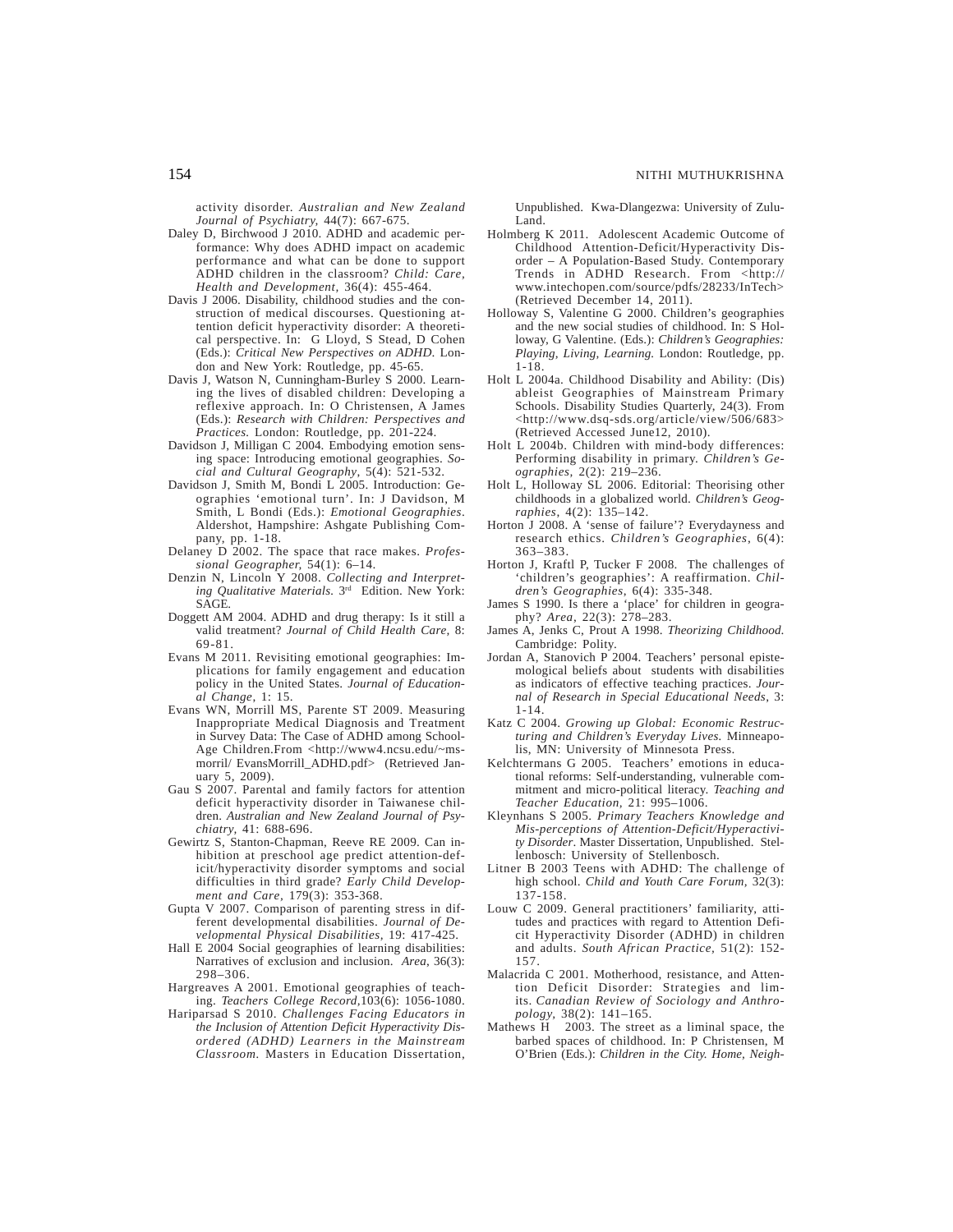## NARRATIVES OF CHILDREN LABELLED ADHD 155

*bourhood and Community.* London: Routledge/ Falmer, pp. 82-100.

- McLeod JD, Fettes DL, Jensen PS, Pescosolido BA, Martin JK. 2007. Public Knowledge, Beliefs, and Treatment Preferences Concerning Attention-Deficit Hyperactivity Disorder*.* From <http:// ps.psychiatryonline.org/data/Journals/PSS/3803/ 07ps626.pdf> (Retrieved February 11, 2011).
- McNamee S 2000. Foucault's heterotopia and children's everyday lives. *Childhood,* 7(4): 479-492.
- Meyer A, Eilertsen DE, Sundet JM, Tshifularo JG, Sagvolden T 2004. Cross-cultural similarities in ADHD-like behaviour amongst South African primary school children. *South African Journal of Psycholology,* 34(1): 123–139.
- Miles M, Huberman AM 1994. *Qualitative Data Analysis.* Thousand Oaks, CA: Sage Publications.
- Moffitt T, Melchior M 2007. Why does the worldwide prevalence of childhood attention deficit hyperactivity disorder matter? *Am J Psychiatry,* 146(6): 856–858.
- Montoya A, Colom F, Ferrin M 2011. Is Psycho-education for Parents and Teachers of Children and Adolescents with ADHD Efficacious? A Systematic Literature Review. From <http://www. fundacionaliciakoplowitz.org/editor/artic/inv/mfe/Montoya\_Colom\_ Ferrin\_Psychoeducation\_ Review\_ Eur\_Psychiatry\_2011.pdf> (Retrieved November 10, 2011).
- Morrow V 2008. Ethical dilemmas in research with children and young people about their social environments. *Children's Geographies,* 6(1): 49–61.
- Morrow V, Richards M 1996. The ethics of social research with children: An overview. *Children and Society,* 10: 90-105.
- Moss P, Petrie P 2002. *From Children's Services to Children's Spaces*, London: Routledge/Falmer.
- Neaves S 2009. *An Exploratory Study Investigating the Experiences of Parents Coping with Children who are being Treated for Attention Deficit/ Hyperactivity Disorder*. Masters Dissertation, Unpublished. Durban: University of KwaZulu-Natal.
- Nijmeijer JS, Minderaa RB, Buitelaar JK, Mulligan A, Hartman CA, Hoekstra P J 2008. Attention-Deficit/Hyperactivity Disorder and social dysfunctioning, *Clinical Psychology Review*, 28: 692-708.
- O'Kane C 2000. The development of participatory techniques: Facilitating children's views about decisions which affect them. In: P Christensen, A James (Eds.): *Research with Children: Perspectives and Practices*. London: Falmer Press, pp. 136–59.
- Peake L, Kobayashi A 2002. Policies and practices for an antiracist geography at the millennium. *Professional Geographer,* 54(1): 50–61.
- Percy-Smith B 2002. Contested worlds: Constraints and opportunities growing up in inner and outer city environments of an English Midlands town. In: L Chawla (Eds.): *Growing up in an Urbanizing World.* London: Earthscan, pp. 225-229.
- Prout A 2000. Childhood bodies: Construction, agency and hybridity. In: A Prout (Ed.): *The Body, Childhood and Society*. London: McMillan, pp. 1-18.
- Prout A, James A 1990. A new paradigm for the sociology of childhood? Provenance, promise and prob-

lems. In: A James, A Prout (Eds.): *Constructing and Reconstructing Childhood.* London: Falmer Press, pp.79-98.

- Punch S 2001. Negotiating autonomy: childhoods in rural Bolivia In: L Alanen, B Mayall (Eds.): *Conceptualizing Child-adult Relations*. London: Routledge/Falmer, pp. 23–36.
- Reaser A, Prevatt F, Petscher Y, Proctor B 2007. The learning and study strategies of college students with ADHD. *Psychology in the Schools*, 44: 627– 638.
- Ryan S 2005. 'Busy behaviour' in the 'land of the golden m': Going out with learning disabled children in public places*. Journal of Applied Research in Intellectual Disabilities*, 18(1): 65-74.
- Skelton T 2008. Research with children and young people: Exploring the tensions between ethics, competence and participation. *Children's Geographies*, 6(1): 21–36.
- Smith F, Barker J 2000. Contested spaces: Children's experiences of out of school care in England and Wales. *Childhood* , 7(3): 315–333.
- Smith G, Jongeling B, Hartman P, Russell C, Landau L 2010. *Raine ADHD Study: Long-Term Outcomes Associated with Stimulant Medication in the Treatment of ADHD in Children.* Perth: Department of Health.
- Snyman S 2010. Complementary and alternative medicine for Attention Deficit/Hyperactivity Disorder: An Eastern Cape study. *SA FamPract,* 52(2): 161-162.
- Staff 2011. Are Too Many Kids on Ritalin? Health 24. From <http://www.health24.com/mind/ADHD/ 1284-3441.asp> (Retrieved January 10, 2012).
- Staff 2012. ADHD? Then pay attention*. Sunday Tribune*, February 14, P. 3.
- Stead J, Lloyd G, Cohen D 2006. Introduction: Widening our view of ADHD. In: G Lloyd, J Stead, D Cohen (Eds.): *Critical New Perspectives on ADHD.* London and New York: Routledge, pp.1-11.
- Swanson J, Baler RD, Volkow ND 2011. Understanding the effects of stimulant medications on cognition in individuals with attention-deficit hyperactivity disorder: A decade of progress. *Neuropsychopharmacology*, 36: 207–226.
- Tajalli P, Hooman HA, Afrooz GA, Bonab BG 2011. A comparison of coping strategies used by mothers of children with/without ADHD. *International Journal of Fundamental Psychology and Social Sciences,* 1(1): 11-13.
- Theule J 2010 . *Predicting Parenting Stress in Families of Children with ADHD.* PhD Thesis, Unpublished. Toronto: Ontario Institute for Studies in Education.
- Tom CL 2010. *Raising a Child with Attention-Deficit/ Hyperactivity Disorder: Exploring the Experiences of Black Parents.* Master of Arts Dissertation, Unpublished. Pretoria: University of Pretoria.
- Tucker F, Matthews H 2001. 'They don't like girls hanging around there':Conflicts over recreational space in rural Northamptonshire. Area, 33(2): 161– 168.
- Van Blerk L 2005. Negotiating spatial identities: Mobile perspectives on street life in Uganda. *Children's Geographies*, 3(1): 5–21.